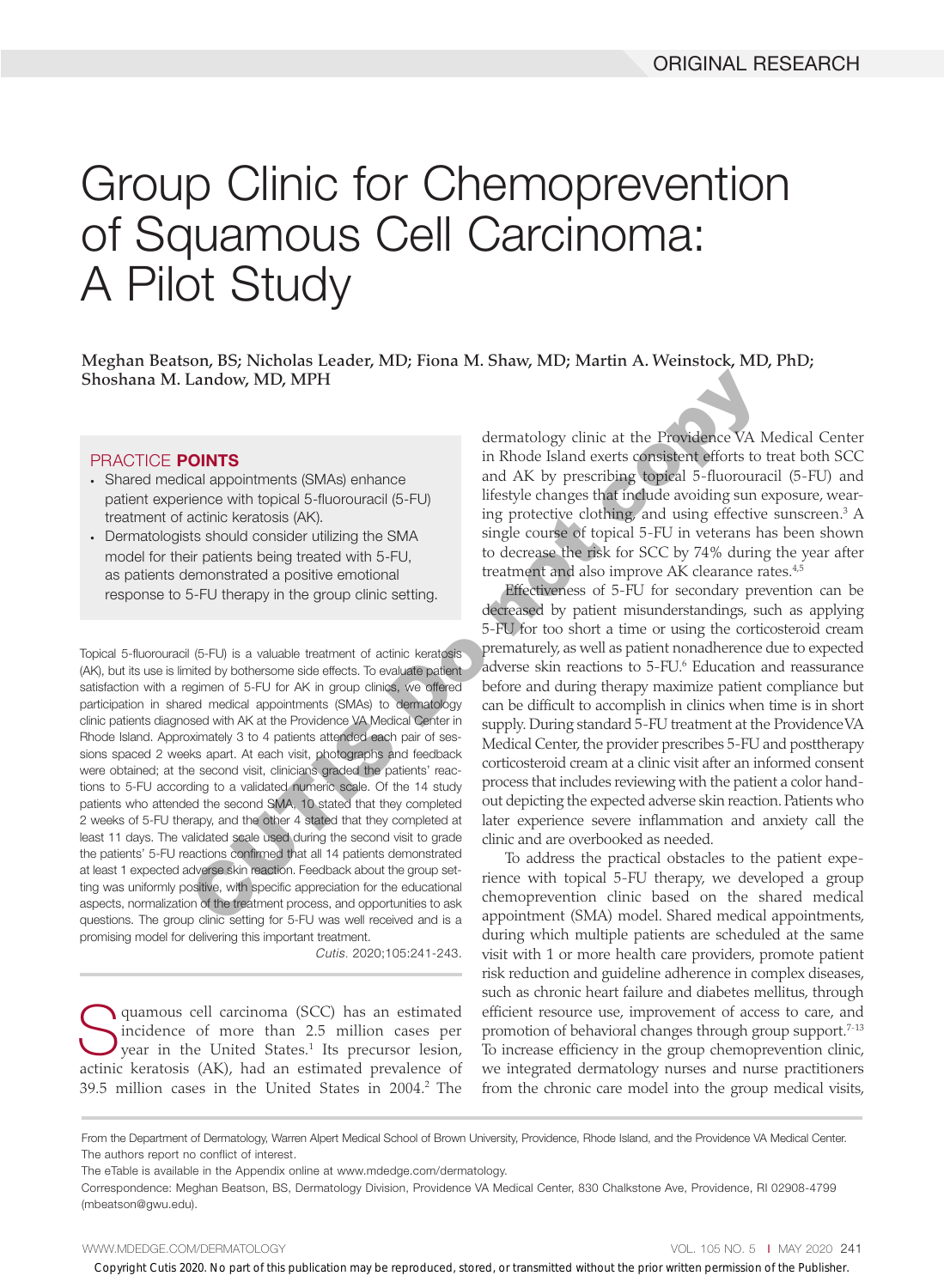which ran from September 2016 through March 2017. Because veterans could interact with peers undergoing the same treatment, we hypothesized that use of the cream in a group setting would provide positive reinforcement during the course of therapy, resulting in a positive treatment experience. We conducted a retrospective review of medical records of the patients involved in this pilot study to evaluate this model.

#### Methods

Institutional review board approval was obtained from the Providence VA Medical Center. Informed consent was waived because this study was a retrospective review of medical records.

*Study Population—*We offered participation in a group chemoprevention clinic based on the SMA model for patients of the dermatology clinic at the Providence VA Medical Center who were planning to start 5-FU in the fall of 2016. Patients were asked if they were interested in participating in a group clinic to receive their 5-FU treatment. Patients who were established dermatology patients within the Veterans Affairs system and had scheduled annual full-body skin examinations were included; patients were not excluded if they had a prior diagnosis of AK but had not been previously treated with 5-FU. accessible electronic health record system,<br>
accessible electronic health record system,<br>
norimic based on the SMA model for through March 2017. Any patient who atter<br>
dermacology clinic at the Providence visit but declin

*Design—*Each SMA group consisted of 3 to 4 patients who met initially to receive the 5-FU medication and attend a 10-minute live presentation that included information on the dangers and causes of SCC and AK, treatment options, directions for using 5-FU, expected spectrum of side effects, and how to minimize the discomfort of treatment side effects. Patients had field treatment limited to areas with clinically apparent AKs on the face and ears. They were prescribed 5-FU cream 5% twice daily.

One physician, one nurse practitioner, and one registered nurse were present at each 1-hour clinic. Patients arrived and were checked in individually by the providers. At check-in, the provider handed the patient a printout of his/ her current medication list and a pen to make any necessary corrections. This list was reviewed privately with the patient so the provider could reconcile the medication list and review the patient's medical history and so the patient could provide informed consent. After, the patient had the opportunity to select a seat from chairs arranged in a circle. There was a live PowerPoint presentation given at the beginning of the clinic with a question-and-answer session immediately following that contained information about the disease and medication process. Clinicians assisted the patients with the initial application of 5-FU in the large group room, and each patient received a handout with information about AKs and a 40-g tube of the 5-FU cream.

This same group then met again 2 weeks later, at which time most patients were experiencing expected adverse skin reactions. At that time, there was a 10-minute live presentation that congratulated the patients on their success in the treatment process, reviewed what to expect in the following weeks, and reinforced the importance of future sun-protective practices. At each visit, photographs and feedback about the group setting were obtained in the large group room. After photographing and rating each patient's skin reaction severity, the clinicians advised each patient either to continue the 5-FU medication for another week or to discontinue it and apply the triamcinolone cream 0.1% up to 4 times daily as needed for up to 7 days. Each patient received the prescription corticosteroid cream and a gift, courtesy of the VA Voluntary Service Program, of a 360-degree brimmed hat and sunscreen. Time for questions or concerns was available at both sessions.

*Data Collection—*We reviewed medical records via the Computerized Patient Record System, a nationally accessible electronic health record system, for all patients who participated in the SMA visits from September 2016 through March 2017. Any patient who attended the initial visit but declined therapy at that time was excluded.

Outcomes included attendance at both appointments, stated completion of 14 days of 5-FU treatment, and evidence of 5-FU use according to a validated numeric scale of skin reaction severity.<sup>14</sup> We recorded telephone calls and other dermatology clinic and teledermatology appointments during the 3 weeks after the first appointment and the number of dermatology clinic appointments 6 months before and after the SMA for side effects related to 5-FU treatment. Feedback about treatment in the group setting was obtained at both visits.

#### Results

A total of 16 male patients attended the SMAs, and 14 attended both sessions. Of the 2 patients who were excluded from the study, 1 declined to be scheduled for the second group appointment, and the other was scheduled and confirmed but did not come for his appointment. The mean age was 72 years.

Of the 14 study patients who attended both sessions of the group clinic, 10 stated that they completed 2 weeks of 5-FU therapy, and the other 4 stated that they completed at least 11 days. Results of the validated scale used by clinicians during the second visit to grade the patients' 5-FU reactions showed that all 14 patients demonstrated at least some expected adverse reactions (eTable). Eleven of 14 patients showed crusting and erosion; 13 showed grade 2 or higher erythema severity. One patient who stopped treatment after 11 days telephoned the dermatology clinic within 1 week of his second SMA. Another patient who stopped treatment after 11 days had a separate dermatology surgery clinic appointment within the 3-week period after starting 5-FU for a recent basal cell carcinoma excision. None of the 14 patients had a dermatology appointment scheduled within 6 months before or after for a 5-FU adverse reaction. One patient who completed the 14-day course was referred to teledermatology for insect bites within that period.

None of the patients were prophylaxed for herpes simplex virus during the treatment period, and none developed a herpes simplex virus eruption during this

242 I CUTIS® WWW.MDEDGE.COM/DERMATOLOGY

Copyright Cutis 2020. No part of this publication may be reproduced, stored, or transmitted without the prior written permission of the Publisher.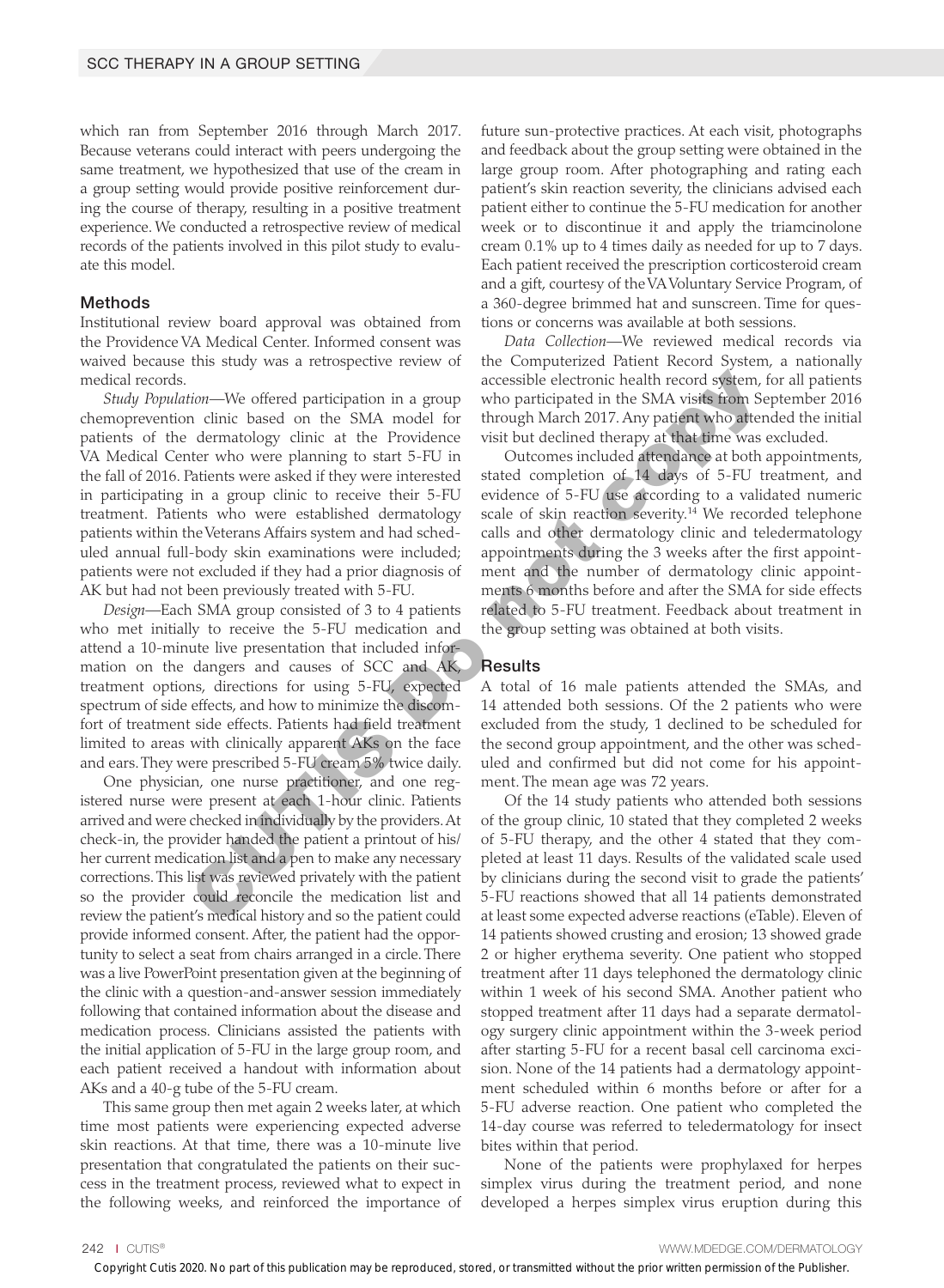study. None of the patients required antibiotics for secondary impetiginization of the treatment site.

The verbal feedback about the group setting from patients who completed both appointments was uniformly positive, with specific appreciation for the normalization of the treatment process and opportunity to ask questions with their peers. At the conclusion of the second appointment, all of the patients reported an increased understanding of their condition and the importance of future sun-protective behaviors.

#### Comment

Shared medical appointments promote treatment adherence in patients with chronic heart failure and diabetes mellitus through efficient resource use, improvement of access to care, and promotion of behavioral change through group support.<sup>7-13</sup> Within the dermatology literature, SMAs are more profitable than regular clinic appointments.15 In SMAs designed to improve patient education for preoperative consultations for Mohs micrographic surgery, patient satisfaction reported in postvisit surveys was high, with 84.7% of 149 patients reporting they found the session useful, highlighting how SMAs have potential as practical alternatives to regular medical appointments.<sup>16</sup> Similarly, the feedback about the group setting from our patients who completed both appointments was uniformly positive, with specific appreciation for the normalization of the treatment process and opportunity to ask questions with their peers. with chronic heart failure and diabetes melastics and<br>
dichert resources use, improvement of access **REFERENCES**<br>
continue dermoted access **Particular Continue and the different continue and the different continue (SMAs a** 

The group setting—where patients were interacting with peers undergoing the same treatment—provided an encouraging environment during the course of 5-FU therapy, resulting in a positive treatment experience. Additionally, at the conclusion of the second visit, patients reported an increased understanding of their condition and the importance of future sun-protective behaviors, further demonstrating the impact of this pilot initiative.

The Veterans Affairs' *Current Procedural Terminology* code for a group clinic is 99078. Veterans Affairs medical centers and private practices have different approaches to billing and compensation. As more accountable care organizations are formed, there may be a different mixture of ways for handling these SMAs.

*Limitations—*Our study is limited by the small sample size, selection bias, and self-reported measure of adherence. Adherence to 5-FU is excellent without group support, and without a control group, it is unclear how beneficial the group setting was for adherence.17 The presence of the expected skin reactions at the 2-week return visit cannot account for adherence during the interval between the visits, and this close follow-up may be responsible for the high adherence in this group setting. The major side effects with 5-FU are short-term. Nonetheless, longer-term follow-up would be helpful and a worthy future endeavor.

Veterans share a common bond of military service that may not be shared in a typical private practice setting, which may have facilitated success of this pilot study. We recommend group clinics be evaluated independently in private practices and other systems. However, despite these limitations, the patients in the SMAs demonstrated positive reactions to 5-FU therapy, suggesting the potential for utilizing group clinics as a practical alternative to regular medical appointments.

#### Conclusion

Our pilot group clinics for AK treatment and chemoprevention of SCC with 5-FU suggest that this model is well received. The group format, which demonstrated uniformly positive reactions to 5-FU therapy, shows promise in battling an epidemic of skin cancer that demands costeffective interventions.

#### **REFERENCES**

- 1. Rogers HW, Weinstock MA, Feldman SR, et al. Incidence estimate of nonmelanoma skin cancer (keratinocyte carcinomas) in the U.S. population, 2012. *JAMA Dermatol*. 2015;151:1081-1086.
- 2. Bickers DR, Lim HW, Margolis D, et al. The burden of skin diseases: 2004 a joint project of the American Academy of Dermatology Association and the Society for Investigative Dermatology. *J Am Acad Dermatol.* 2006;55:490-500.
- 3. Siegel JA, Korgavkar K, Weinstock MA. Current perspective on actinic keratosis: a review. *Br J Dermatol*. 2017;177:350-358.
- 4. Weinstock MA, Thwin SS, Siegel JA, et al. Chemoprevention of basal and squamous cell carcinoma with a single course of fluorouracil, 5%, cream: a randomized clinical trial. *JAMA Dermatol*. 2018; 154:167-174.
- 5. Pomerantz H, Hogan D, Eilers D, et al. Long-term efficacy of topical fluorouracil cream, 5%, for treating actinic keratosis: a randomized clinical trial. *JAMA Dermatol*. 2015;151:952-960.
- 6. Foley P, Stockfleth E, Peris K, et al. Adherence to topical therapies in actinic keratosis: a literature review. *J Dermatolog Treat*. 2016;27:538-545.
- 7. Desouza CV, Rentschler L, Haynatzki G. The effect of group clinics in the control of diabetes. *Prim Care Diabetes*. 2010;4:251-254.
- 8. Edelman D, McDuffie JR, Oddone E, et al. *Shared Medical Appointments for Chronic Medical Conditions: A Systematic Review.* Washington, DC: Department of Veterans Affairs; 2012.
- 9. Edelman D, Gierisch JM, McDuffie JR, et al. Shared medical appointments for patients with diabetes mellitus: a systematic review. *J Gen Intern Med*. 2015;30:99-106.
- 10. Trento M, Passera P, Tomalino M, et al. Group visits improve metabolic control in type 2 diabetes: a 2-year follow-up. *Diabetes Care*. 2001;24:995-1000.
- 11. Wagner EH, Grothaus LC, Sandhu N, et al. Chronic care clinics for diabetes in primary care: a system-wide randomized trial. *Diabetes Care*. 2001;24:695-700.
- 12. Harris MD, Kirsh S, Higgins PA. Shared medical appointments: impact on clinical and quality outcomes in veterans with diabetes. *Qual Manag Health Care*. 2016;25:176-180.
- 13. Kirsh S, Watts S, Pascuzzi K, et al. Shared medical appointments based on the chronic care model: a quality improvement project to address the challenges of patients with diabetes with high cardiovascular risk. *Qual Saf Health Care*. 2007;16:349-353.
- 14. Pomerantz H, Korgavkar K, Lee KC, et al. Validation of photograph-based toxicity score for topical 5-fluorouracil cream application. *J Cutan Med Surg*. 2016;20:458-466.
- 15. Sidorsky T, Huang Z, Dinulos JG. A business case for shared medical appointments in dermatology: improving access and the bottom line. *Arch Dermatol*. 2010;146:374-381.
- Knackstedt TJ, Samie FH. Shared medical appointments for the preoperative consultation visit of Mohs micrographic surgery. *J Am Acad Dermatol*. 2015;72:340-344.
- 17. Yentzer B, Hick J, Williams L, et al. Adherence to a topical regimen of 5-fluorouracil, 0.5%, cream for the treatment of actinic keratoses. *JAMA Dermatol*. 2009;145:203-205.

#### WWW.MDEDGE.COM/DERMATOLOGY **VOL. 105 NO. 5 I MAY 2020 243**

Copyright Cutis 2020. No part of this publication may be reproduced, stored, or transmitted without the prior written permission of the Publisher.